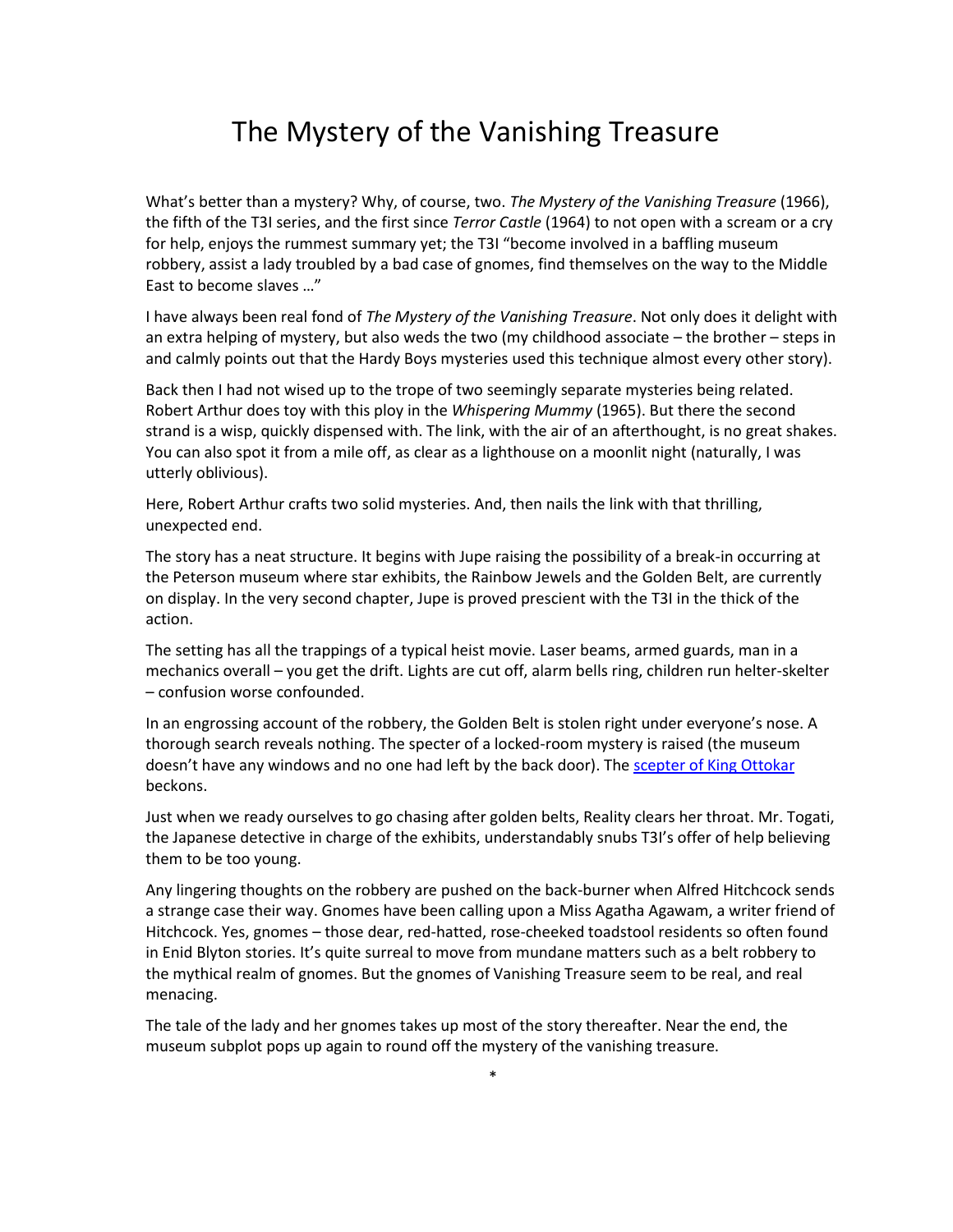It's curious and telling how the appeal of some books change over the years. When a kid, I loved the clueing and cleverness of *VanishingTreasure*. Rereading now, more than the mystery I am taken with the wonderful sequence where the T3I first call on Miss Agatha at her home. I must have totally zipped by it in my childhood, so new it felt now.

Robert Arthur draws a cozy picture of the afternoon at tea. He begins by describing the neighborhood. The portrayal is essential to the mystery; the sentence "The two buildings [a bank and a theatre) boxed the old house [Miss Agatha's] in completely." holds, in a nutshell, the solution of the gnome mystery. It also evokes pathos for that lonely house stranded amid the herd of shops and stores. ("That's the only building that could be a private residence.")

Thus is the lay of the land, one where Miss Agatha's house is squeezed upon by its neighbors. A neat mirror-like reversal lies in the architecture of the overall plot, one where Miss Agatha's story juts out over the museum robbery at both ends.

As the T3I make their way towards the house many delights await. An unusual note bearing "Please ring bell. Gnomes, elves and dwarfs, whistle." is pinned at the front gate. A bird house doubles up as a loudspeaker. Visions of haunted-house movies arise when the gate slides open as if worked by invisible hands. A quaint charm lies in the sun-beaten, cracked redwood front. Add a room brimful of bookcases and you would find it hard to put a lid on a grin.

Miss Agatha then tells T3I her tale. Of what drew her to writing stories full of gnomes. Of happier times holding tea-parties for children in the neighborhood. And of the inevitable. Of life getting in the way. Of the children growing up and going away. Of being left behind.

Of the monster of commerce that ate away at the heart of her locality. Of a world of make-believe giving way to a world of "believe in our makes" (the local fairylike theatre is being torn down to make way for a 12-storey office building).

Perhaps, the declining sense of community is the real vanishing treasure here.

Miss Agatha has clung on refusing to budge from her place of birth. And now she's being haunted by her childhood companions. She narrates with nary a trace of bitterness. Robert Arthur adds just the right amount of lightness and poignancy to the sequence. He sneaks in sprinkles of humour throughout Miss Agatha's narration. Consider Jupe's dietary preferences ("…Miss Agawam said, offering cookies, of which Jupe took several." and "Jupiter took time to swallow a cookie."), and Miss Agatha's obvious fondness for tea ("…poured herself a last cup of tea.").

The T3I prove ideal listeners. For starters they don't dismiss her claims which is what one expects from them what with their motto being "We Investigate Anything". They show empathy and wisdom beyond their years as they acknowledge Miss Agatha's situation, her battle and her beliefs. Miss Agatha enjoys herself so thoroughly in their company her joy is obvious and contagious. It's a cozy scene indeed in that house "which seemed to be hiding from the busy world outside."

What a pity Miss Agatha is given an abrupt end. Thinking the T3I have abandoned her, she finally caves in. She rushes off to her nephew and declares her intention of selling off her home. What's more she doesn't appear again in the story. Her tale is wrapped up offstage so to speak. The last we hear of her she's settled by the sea. Perhaps she would be happier by the shore. The sea is after all a rich vein for lore.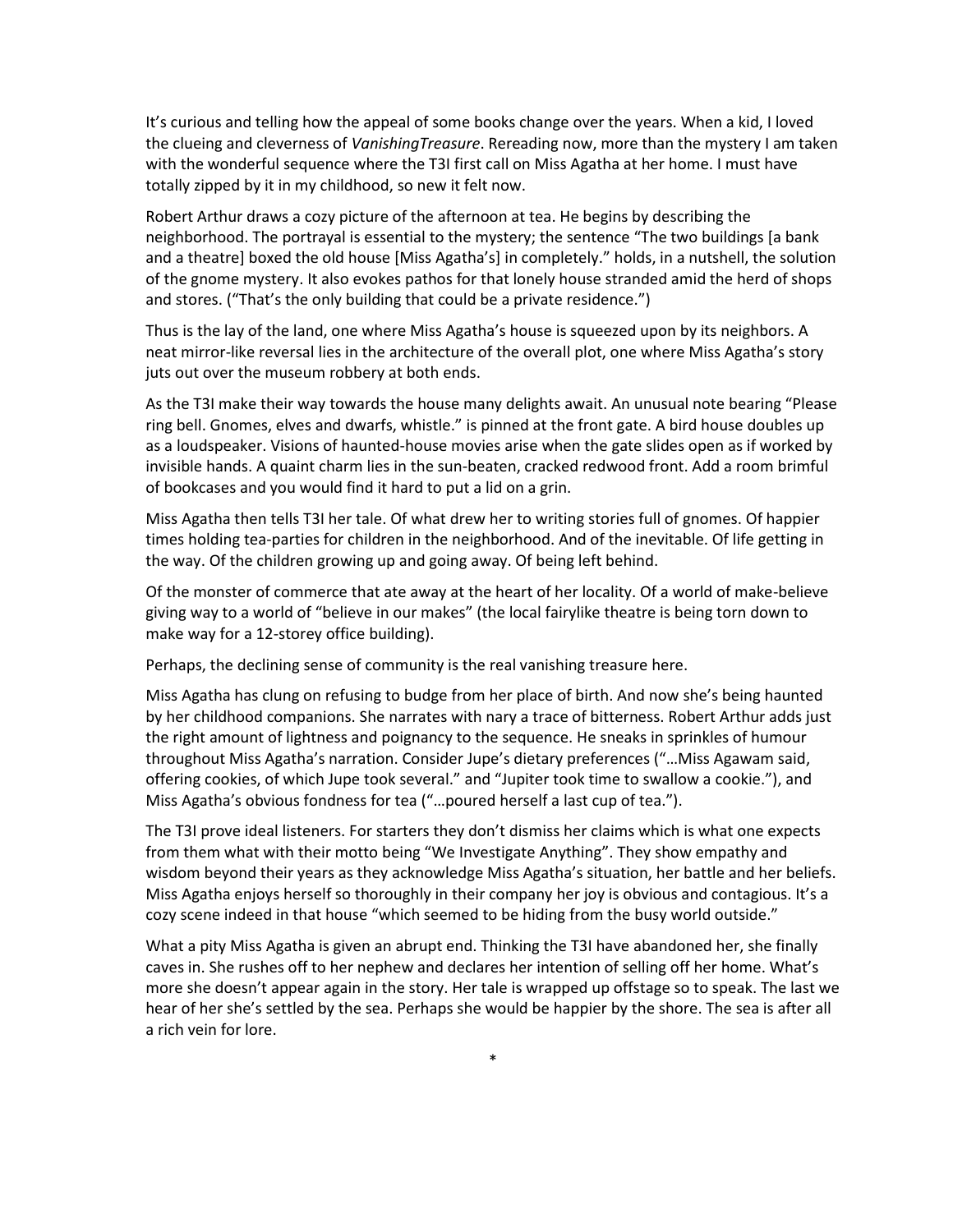Though the T3I cover considerable distances in Vanishing Treasure Worthington is surprisingly absent. (It's fun to imagine him taking time off to perhaps attend a seminar on Owl and Cowl: How to Combine your Passions). However, what's welcome is plenty of word space for Hans, the burly Bavarian. He gets to flex muscles and generally act like a gentle Hulk. The exchange

"Hans!" Bob shouted with a sudden inspiration. "Drive fast! Break the gate down!"

"Okay, Bob, good idea!" Hans grunted.

could have leapt straight out of the pages of the *Avengers* screenplay.

This is also a mystery where Jupe's back in the spotlight after being curiously kept in the background in the *Green Ghost* (1965).

He outvotes Pete and Bob 1 to 2. He makes a series of good deductions (which really don't get the T3I anywhere); raises sound questions ("Why didn't the thieves take the Rainbow Jewels?"); is quick to praise ("I couldn't have done anything without Pete and Bob helping." in response to "Jupe has done most of the solving…"), quick to scoff ("A folding, collapsible ladder?...That he put in his pocket before he scooted into a hole in the fourth dimension?"), and quick to dismiss Bob's claim of spying a gnome ("You do have a very strong imagination."); fails to spot a trap; risks Pete's life and limb (bravo Pete for scaling a 70-foot wall); and then pulls off a daring trap of his own nearly risking the T3I's lives again.

A kaleidoscope of Jupe's different dimensions. His character arc goes from peak puffed-up Jupe to a humble-pie munching Jupe and then back-to-square-smug Jupe.

While ever so often I enjoy Jupe's lordly behavior, I winced at some of his lines here: "No organization [T3I] can function unless orders are obeyed." Robert Arthur also draws a small parallel between Jupe and the story's bad guy by employing similar sentences to describe them: "Jupe had the slightly smug look he sometimes got when he felt he had a good idea." (this sentence is in fact repeated later in a slightly altered form), and "…looked pleased with himself." Jupe's even invited to join the dark side. That's where the comparison ends of course. Still, it's interesting to see Robert Arthur willing to let Jupe cop some stick.

After the disappointment that is *Green Ghost* in terms of mystery and clues, Robert Arthur is back in fine form here (I liked how the museum thieves were gold-bearing in more than one sense). He follows classic [GAD](https://en.wikipedia.org/wiki/Golden_Age_of_Detective_Fiction) (Golden Age Detection) tradition by indulging in fair play. Throughout the book, he smuggles in several clues to the gnome mystery and indeed the locked room mystery in the most mundane places.

Of course, I never spotted the clues on the first read. But once you know the solution, you can see them everywhere. Consider the sentences "…the gang picked Children's day at the museum on purpose…" (for more than one reason as it turns out), "…called your young friends gnomes and dwarves and elves…", or "…the rear door opened and four small boys hopped out…". Robert Arthur seemed to be having a whale of a time leaving this trail of clue crumbs.

*Vanishing Treasure* is similar to *Whispering Mummy* and *Green Ghost* in the bare-bones of the overall plot. But Robert Arthur puts the familiarity to good use by turning it into a red herring (the sequence involving Mr. Jordan, the theatre owner, and his night-watchman Mr. Rawley) to wrongfoot the reader.

To be fair, when I learnt how the Golden Belt had vanished I was underwhelmed. Robert Arthur provides a couple of false solutions at first like a certain Mr. John Dickson Carr, the second of which was too technical for my taste and boy was I glad that that was not the answer.